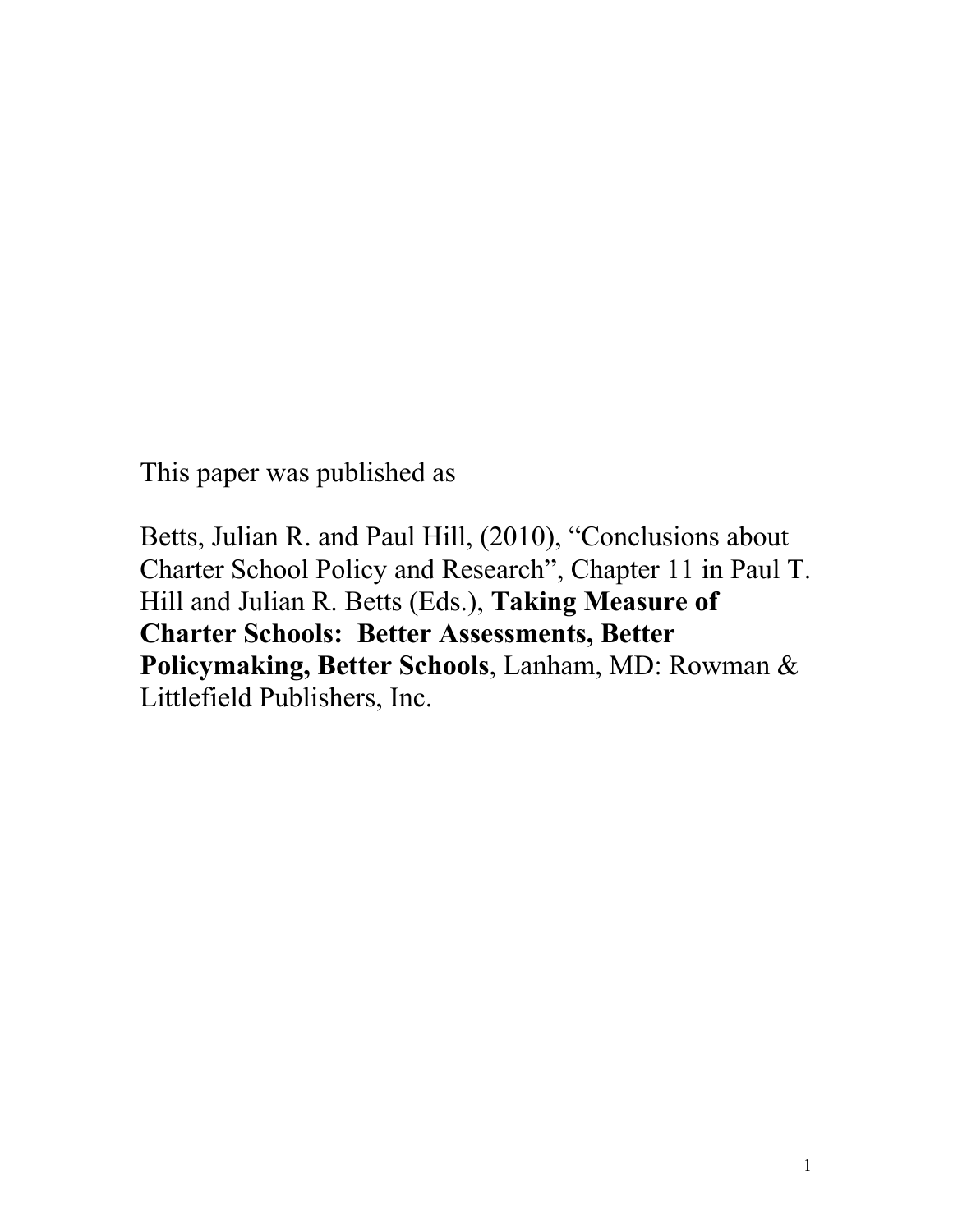# **Chapter 11 Conclusions about Charter School Policy and Research by Julian R. Betts and Paul Hill**

Maturation, the subject of one of our chapters, is also the theme of this concluding chapter. Just as we argued above that individual schools mature, charter school research and policy are maturing, as are the public school system's response to charter schools. As we will discuss:

-- Charter school research is improving slowly but steadily. Though many studies are still poor, the number using more advanced methods (which as Betts, Tang and Zau show in Chapter 2 are likely to give much more valid results) is growing. Moreover, the quality of data on student achievement and school characteristics is also growing, thus allowing good studies that simply were not possible before.

-- Charter school policy is becoming more stable and sophisticated, at least in some states and localities. States are, though with difficulty, raising the caps on the numbers of charter schools allowed, and are moving toward more rigorous charter school oversight.

-- Public school systems are treating charters as one among many legitimate ways of providing public schools. Some school districts (e.g. Chicago, New Orleans, Denver, and New York) are encouraging charters as a way to create options children in need. Under pressure from No Child Left Behind, the same localities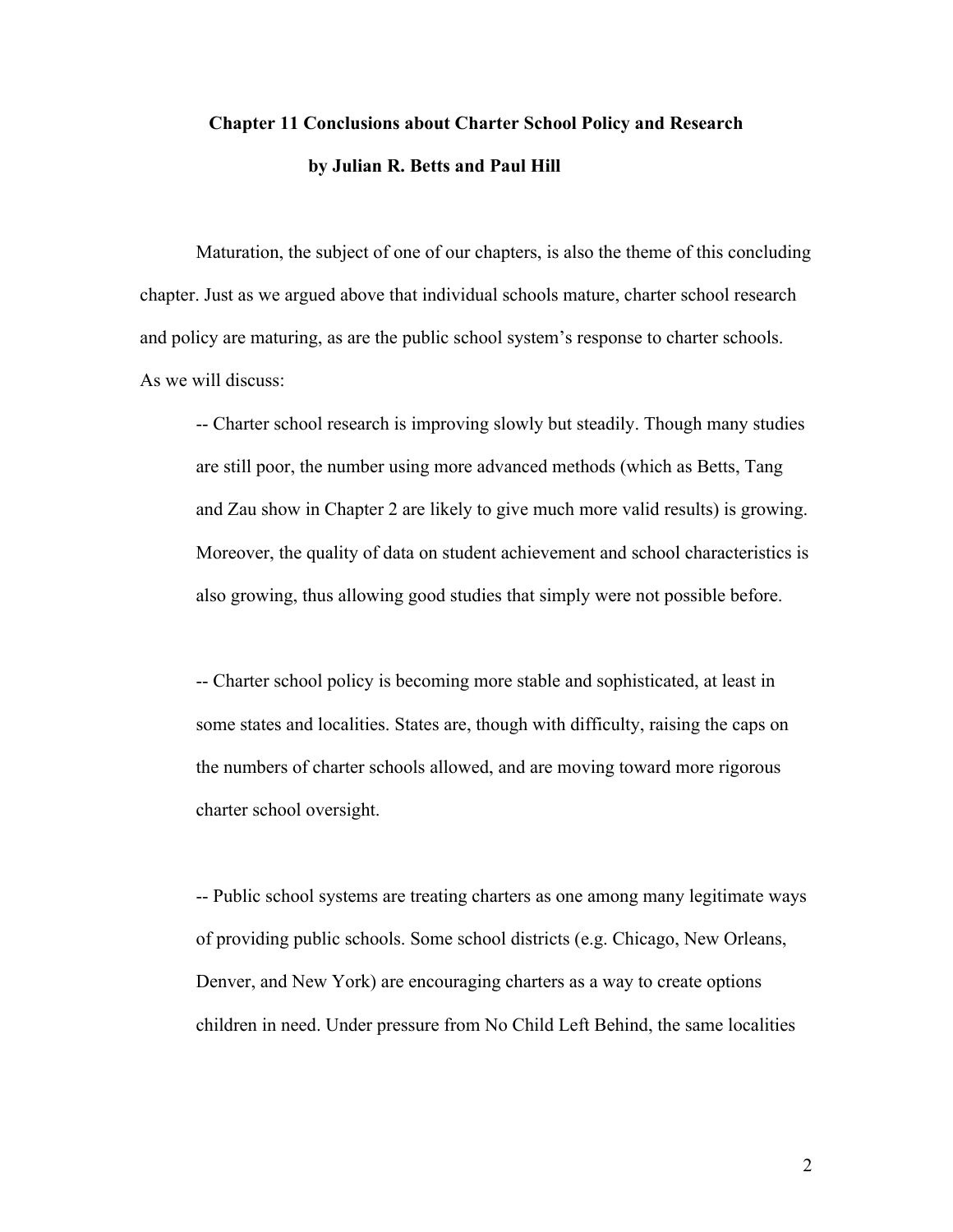and others (e.g. Hartford and Baltimore) are also developing charter-like forms of performance-based oversight for all their publicly funded schools.<sup>1</sup>

This is not to say that all the battles about charter laws and policy are over, or that questions about charter school performance are even close to being resolved. But it looks like charter schooling will play an increasingly important role in public education. The Obama Administration's apparent support for NCLB's accountability provisions is extremely important. It means that consistently underperforming schools must be restructured from a menu of options, including conversion of the school to charter status. These provisions are likely to accelerate the charter movement even further over the next five years.

Even more significant for the charter school movement, President Obama has directly signaled support for charter schools as an instrument of education reform. Speaking to the Hispanic Chamber of Commerce, President Obama stated in March 2009:

"One of the places where much of that innovation occurs is in our most effective charter schools. And these are public schools founded by parents, teachers, and civic or community organizations with broad leeway to innovate — schools I supported as a state legislator and a United States senator. But right now, there are many caps on how many charter schools are allowed in some states, no matter how well they're preparing our students. That isn't good for our children, our economy, or our country. Of course, any expansion of charter schools must not result in the spread of mediocrity, but in the

 $1$  On charter-style performance based oversight of regular public schools see Hill and Lake (2009).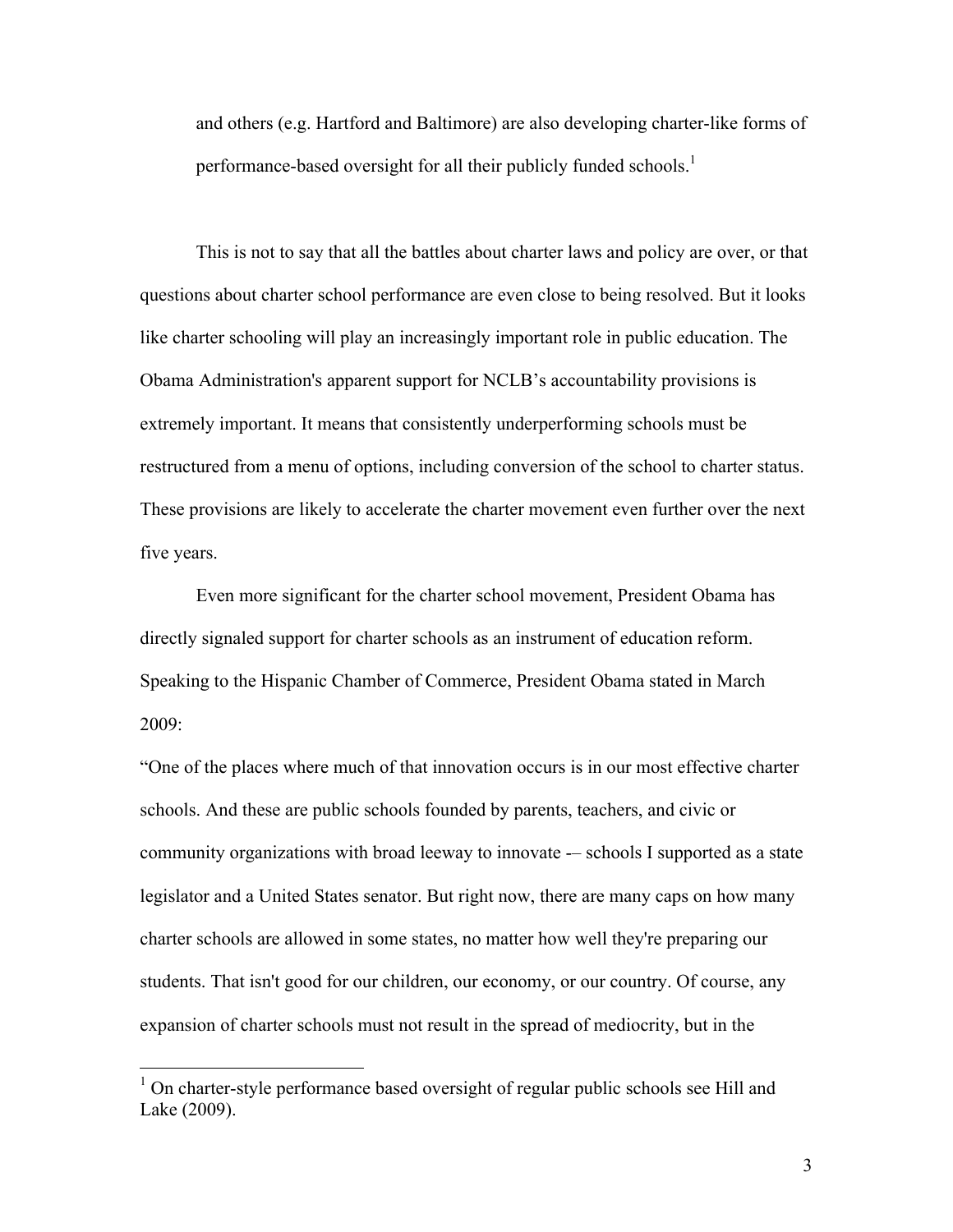advancement of excellence. And that will require states adopting both a rigorous selection and review process to ensure that a charter school's autonomy is coupled with greater accountability –- as well as a strategy, like the one in Chicago, to close charter schools that are not working. Provided this greater accountability, I call on states to reform their charter rules, and lift caps on the number of allowable charter schools, wherever such caps are in place." (Obama, 2009)

The call for an expansion in the number of charter schools is helpful to the prospects of the charter school movement. President Obama's warning that we must not only open new charter schools, but close failing charters, raises serious questions about whether school districts and other authorizers of charter schools have the capacity to discern successful from failing charter schools.

Frankly, we don't believe that at present district or state education policymakers typically have the data require d to make accurate judgments about which schools are succeeding, because they tend to rely on test score levels rather than longitudinal measures of individual student progress. This problem encompasses both charter and traditional public schools. Under NCLB we have equated the quality of a school with the percentage of students who are proficient on state tests. But because students embark on their public school education with markedly different preparation, socioeconomic status of students remains the best predictor of a school's average test scores. Low test scores are no more a sign of poor teaching than high scores guarantee excellent teaching. We will need more sophisticated value-added measures of student learning to identify schools that are truly successful.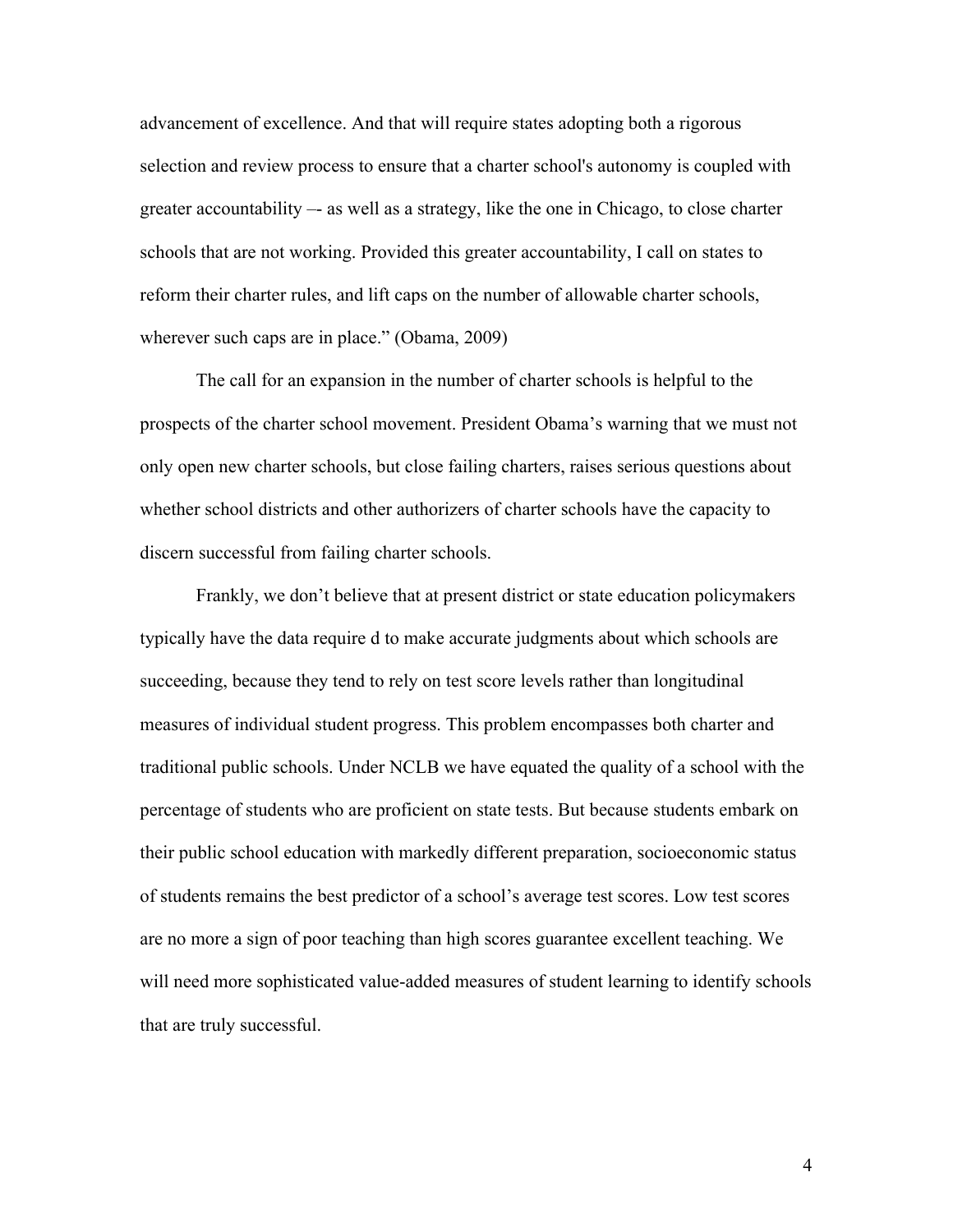The remainder of this chapter elaborates our conclusions about charter school research, charter school policy, and charter schooling's consequences for the future of public education.

### **On Charter School Research**

Despite the noisy fights over specific studies, research on charter schools is showing the normal development of a new scientific inquiry. Dueling findings are normal even in more mature fields like medicine and environmental policy. Disputes over methods and interpretation of mixed findings normally advance, rather than retard, understanding.

Thus, in charter school research we are coming to understand that mixed findings have important uses. They produce clues about how things really work (e.g. that charter schools become more effective after a tough first year, and that charter schools are hetereogeneous) and lead researchers to seek understanding about what causes variations in outcomes. Mixed findings can also point out the need for changes in governmental policy and oversight, e.g. as Betts and Tang suggest, more rigorous pruning of the lowest performing charter schools.

Later studies often show that earlier ones were wrong (e.g. they missed an important factor that explains differences in outcomes). However, the later studies would not have been done so well if the earlier ones had not sparked controversy and gone down some blind alleys.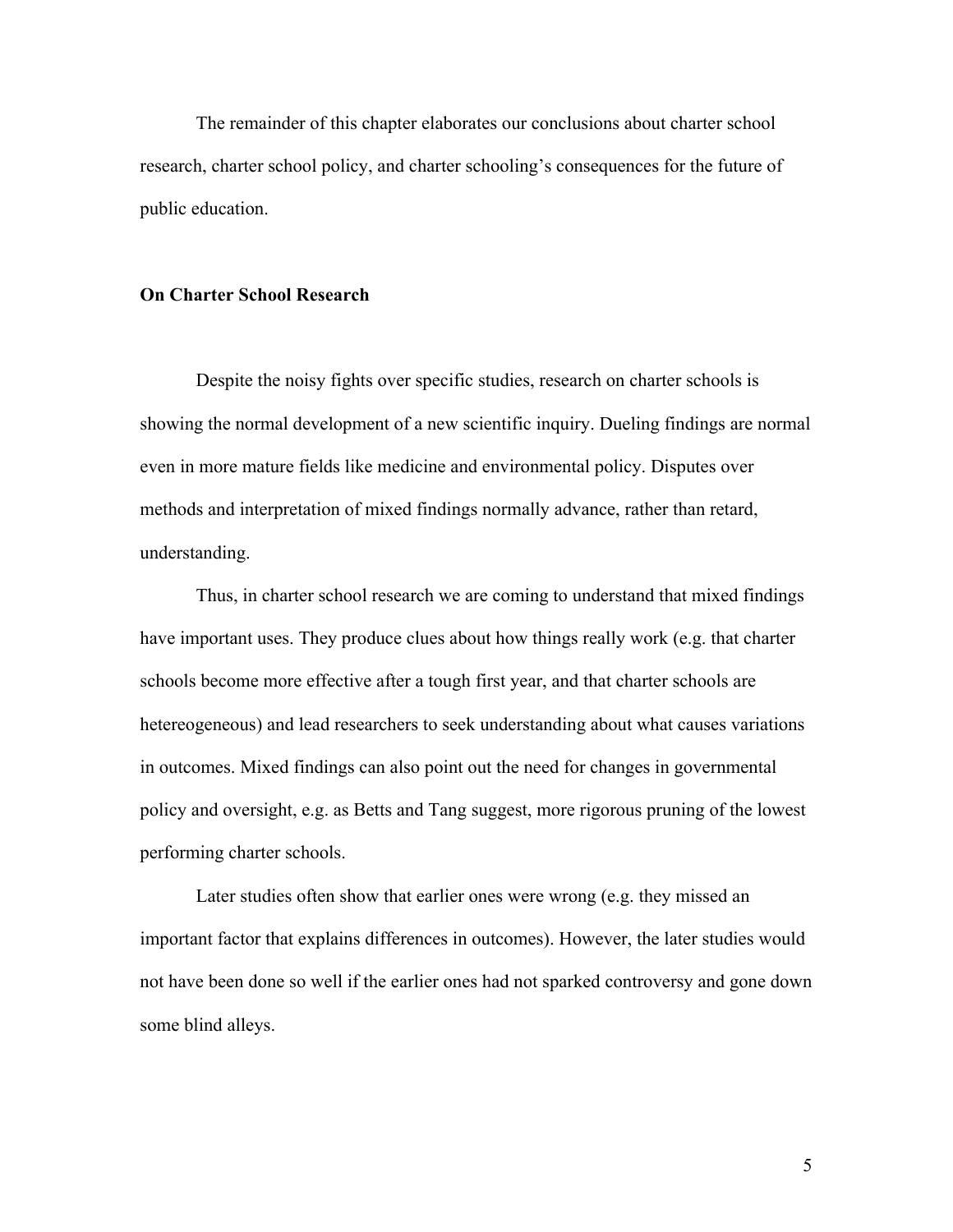At the same time, further progress in our understanding of the effects of charter schools is far from automatic. It requires that researchers eschew weaker methods of inquiry that predominated in the early studies, in favor of stronger methods. In particular it means abandonment of crude comparisons between all children in charter schools and all children in a set of traditional schools, without controls for student attributes and prior levels of performance.

Such a shift will not occur automatically. Scholarly exchanges and debates will move research in this direction. But it will also require better data, and a fuller understanding of the relative strengths and weaknesses of different research approaches among policymakers and the public. State and federal government must play a key role in mandating both better data systems and better evaluations. The media will also need to work at teasing out the most accurate interpretations of the research on charter schools as it develops.

Because charter research does not and should not take place in a vacuum, we return to the roles of key constituencies at the end of this chapter.

On the research front, we are also starting to understand the strengths and weaknesses of different approaches to charter school performance assessment. As Julian Betts, Emily Tang and Andrew Zau show in Chapter 2, more sophisticated nonexperimental approaches which use students as their own controls are more likely to register positive charter school effects. Even more convincing than the best nonexperimental methods, but still too rare, are analyses of lottery data. As Patrick McEwan and Rob Olsen show in Chaper 6, there are ways to improve lotteries and thereby increase the numbers of studies that can use randomization. The availability of computer-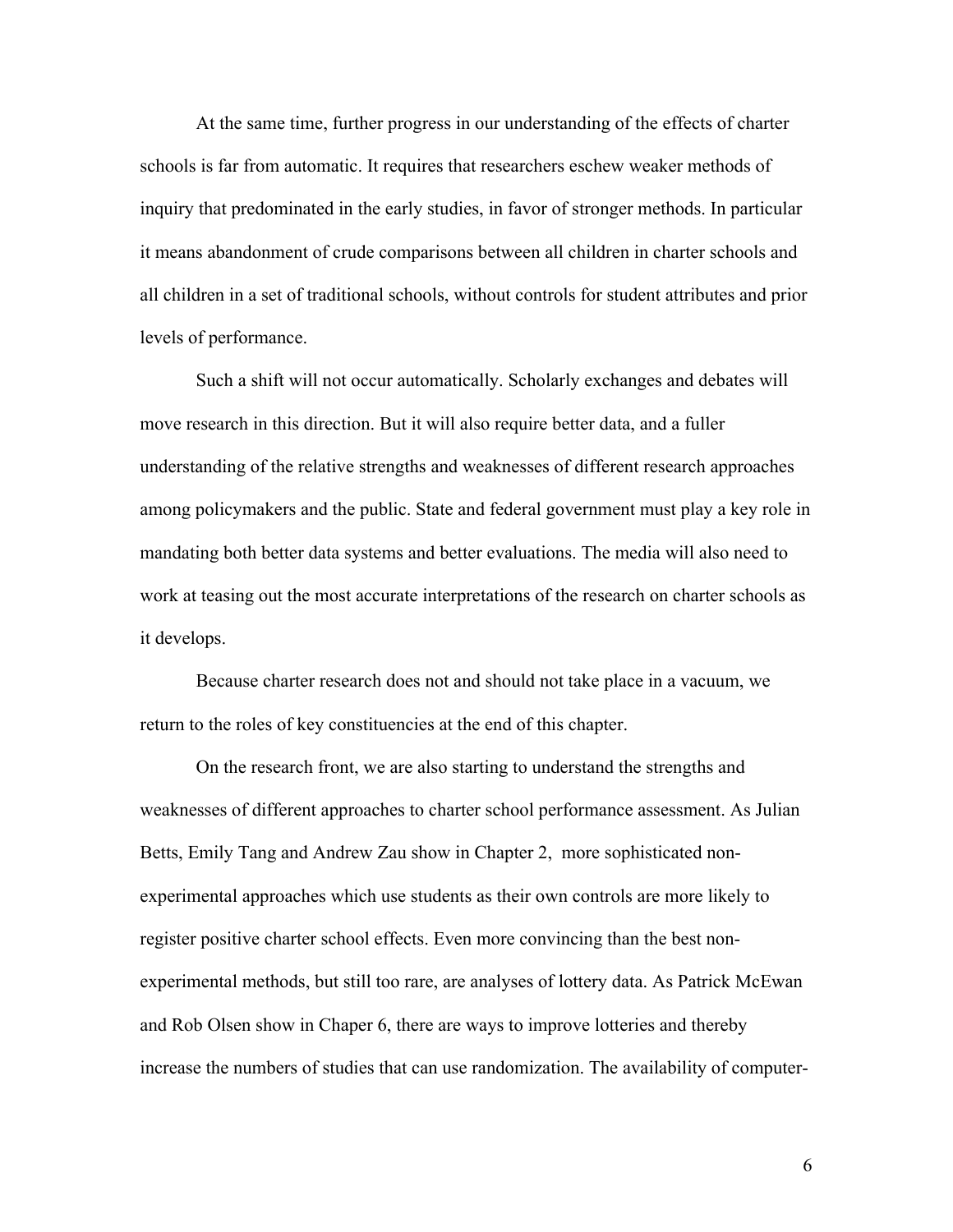adaptive testing is allowing some states to test students multiple times each year. As Dale Ballou, Bettie Teasley and Tim Zeidner (2006) have demonstrated, this will allow studies that compare learning rates for children who switch between charters and other public schools, and for students who stay in charter schools.

Zimmer, Gill, Booker, Lavertu, Sass and Witte (2009) have also demonstrated the importance of measuring outcomes other than test scores, especially for charter high school students who apparently stay in school longer and are more likely to graduate and enter college than students who apply for but lose in charter lotteries. Chapter 4 by Julian Betts summarizes this and other recent evidence on non-achievement outcomes.

Charter school research might eventually gain the degree of nuance and complexity now typical of research in medicine in the hard sciences. But even if it improves to that point there will still be disputes about methods, data, and generalization, just as there are in other fields. Future controversies over charter schools' effects on test scores will be better grounded but they will be about the same issues as now.

We are also just starting to look more deeply into charter school outcomes other than test scores. Test scores are important because they measure results while children are still in school, while something can still be done for students who are falling behind. But there is no substitute for direct measures of long-term results. Research has shown positive but weak associations between test scores and longer term outcomes such as students' earnings decades after they have left school.

Charter schools offer (or at least can claim to offer) safer and more serene environments<sup>2</sup> whose full effects might be evident only in the long run, e.g. on student

 $2$  See Hill and Christensen (2007).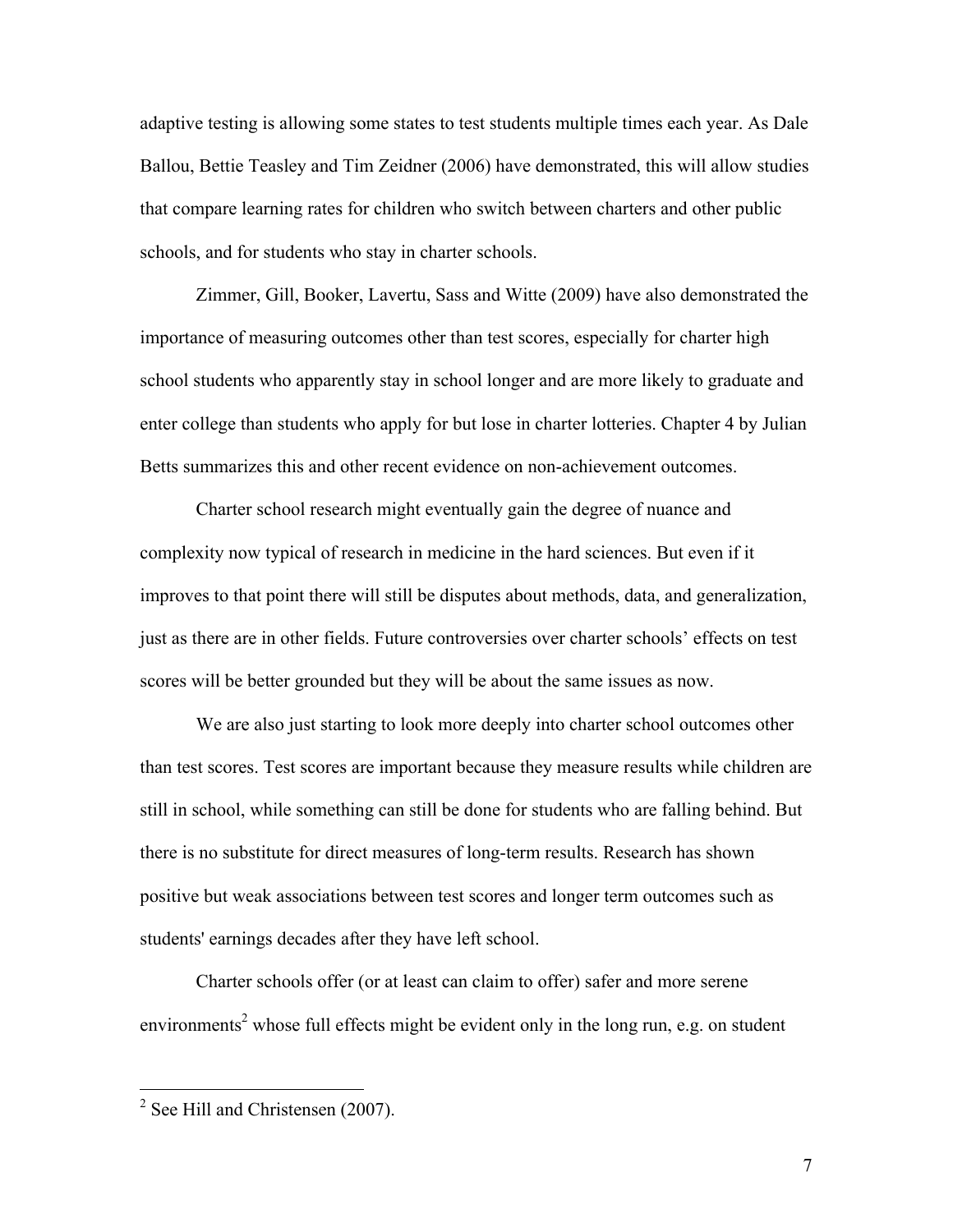persistence in school and avoidance of course failures. If charter schools motivate students to stay in school longer, work harder, and take more rigorous courses, these results might be visible only at near of after the end of high school. The same would be true of important outcomes like college application and attendance, and ability to avoid remedial courses in college. Some effects of charter schools might not appear until students are further than college into their adult lives. In Chapter 3, Laura Hamilton and Brian Stecher identify some of these longer term and subtler outcomes, which charter schools might or might not produce. As research takes greater account of such outcomes, it is likely to reflect what Americans care about most, which is how charter schools affect their students' ultimate life chances.

Chapter 4 by Julian Betts shows that recent work that goes beyond test scores is still in its infancy. However, a small number of studies strongly suggest that at least in some areas attending a charter school may boost a student's chances of graduating from high school, of graduating from college, and may also increase attendance and reduce disciplinary incidents. We will need many more studies to conclude that these patterns apply generally, though.

The shallowness of outcome measures for charter schools could help explain Jeff Henig's findings that elected officials are slow to use research on charter schools; and as other chapters show, to date that is probably a good thing. Many of the earlier studies would have led officials to draw the wrong and overly pessimistic conclusion about charter schools' effects on test scores, and even the best studies available could over- or under-estimate charter schools' ultimate consequences for the children who attend them.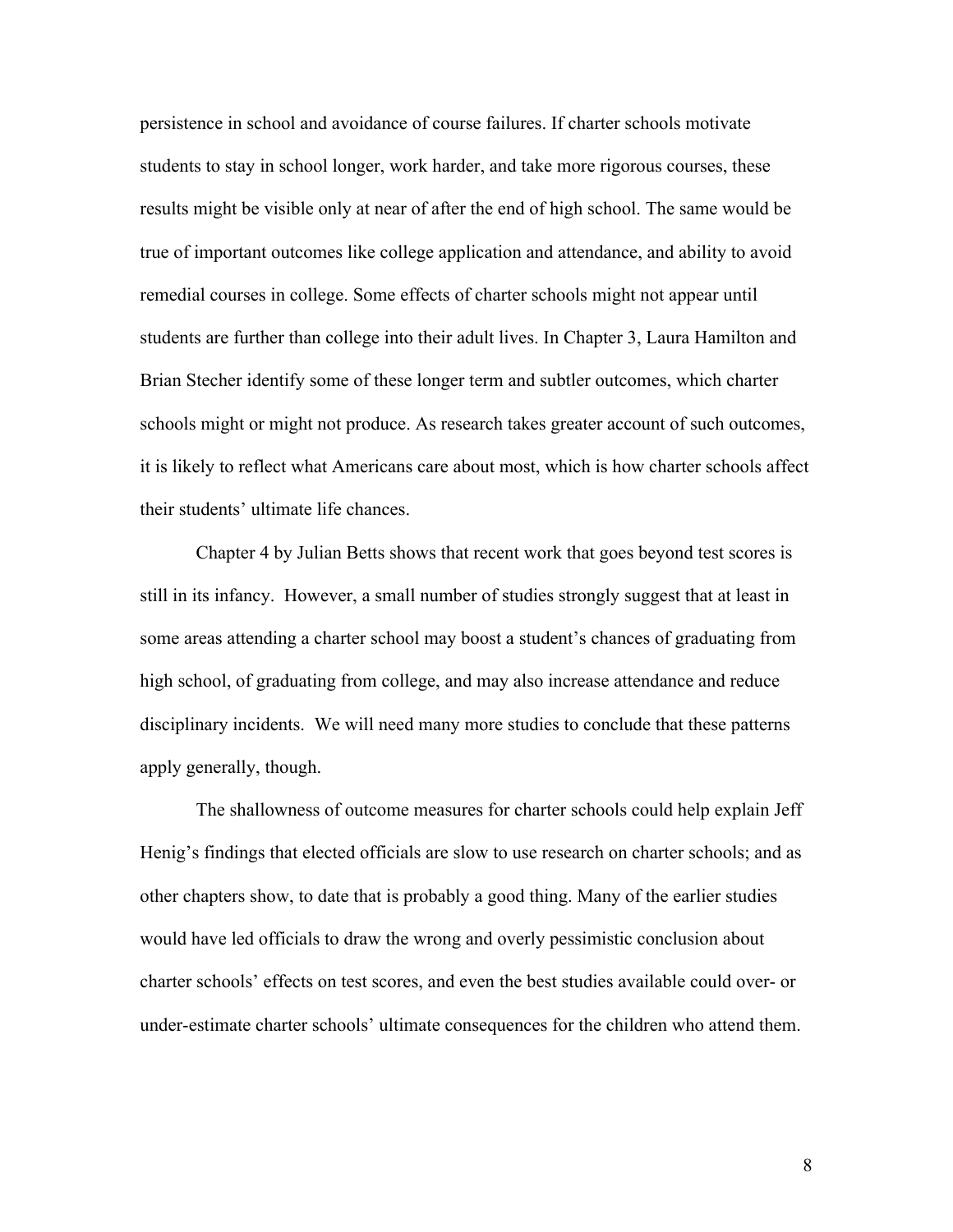Even though policymakers rightly avoid using test score-based research as the sole ground for decisions, in fact the charter community takes it very seriously. Charter operators and funders might not have been totally convinced by earlier mixed and negative findings, but they were worried. As a result they formed new national and state associations focused on providing assistance to schools and limiting new schools' growing pains. Funders also supported independent technical assistance organizations and charter school mutual support networks to improve school quality, and charter management organizations to reproduce higher quality schools. Charter advocates also joined with government agencies responsible for charter authorization and oversight to raise standards for approval of charter applications and increase the likelihood that lowperforming charters would be transformed or closed.

Indeed, operators of charter schools have become aware that the phrase "charter school" is a brand name to be guarded jealously. The implication is that competing charter school operators will increasingly view their reputations as intertwined with one another. This encourages charter school administrators to band together, for instance, by providing know-how and other assistance to new schools. More dramatically, we may increasingly see charter school associations acting as de facto regulators, for instance exposing and correcting financial irregularities at a specific charter school. If necessary charter school associations may increasingly even lobby for the closure of a charter school if it is palpably failing in its mission to educate students.

Taking the research seriously, charter operators and funders have also encouraged increasing the number and quality of studies. The National Charter School Research Project, of which this book is one product, directly resulted from a determination among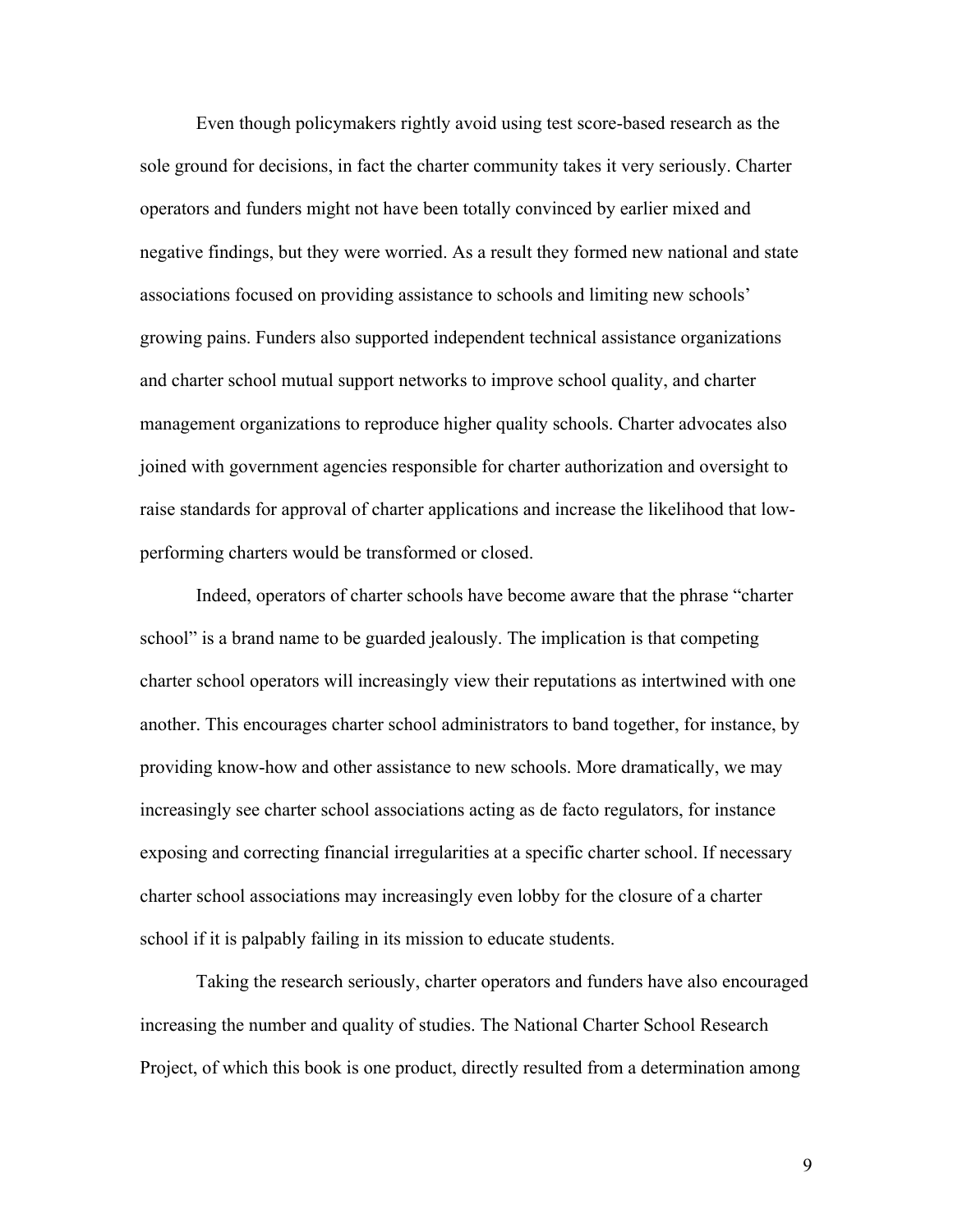charter schools and philanthropic organizations to get a better handle on what works, and what does not.

#### **On Charter School Policy**

In most states, the public has moved on from the debate about whether to have charter schools at all. Now the question is how to make charters an effective contributor to children's welfare and to the overall performance of public education.

Some might think this an odd development: after all the charter schools that have arisen since the first laws were enacted are highly variable in quality. Though some students attending charter schools are arguably better off, many others may have benefited only slightly or not at all. Yet the state laws that allow charter schools to exist offer something that other methods of providing public education do not – and the possibility of continuous improvement through competition, imitation of successful exemplars, and abandonment of models that do not work.

Four key features of charter school policy are developing rapidly.

The first is performance oversight. The government agencies and nonprofit organizations that state laws make responsible for authoring and overseeing charter schools are working hard to develop the capacity to distinguish promising from poor charter applicants, and to identify weak charter schools soon enough to intervene before the children in them are hurt. These efforts depend in part on the improvement of charter school performance data and research. Authorizers are also working on ways of closing poor performing charter schools and finding better alternatives for children. Some school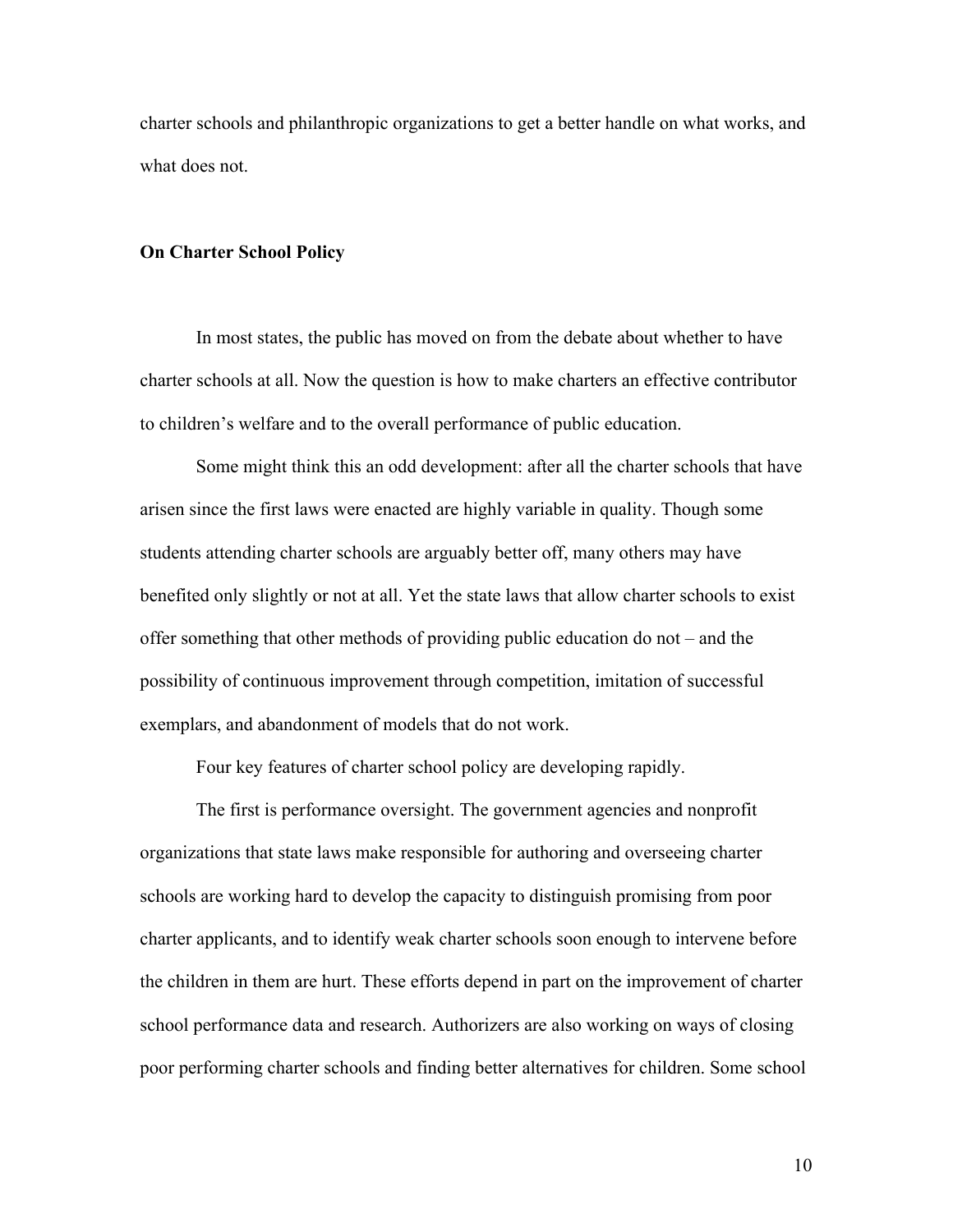districts (e.g. Oakland, Chicago, New York, and New Orleans) are adopting kindred approaches like contracting and performance based funding to oversight of the schools they run directly.

Charter schools have highlighted the need to judge the performance of individual schools, but they have not created the need out of nothing. It was present all along but few states or localities had the motivation to pursue it. Now chartering and NCLB school choice options requirements put school effectiveness research on the front burner. The need to study and authorize charter schools depends on data and methods that would also enable valid and informative conclusions about district-run schools.

Policymakers in district and state offices could noticeably improve the quality of charter school evaluations by taking steps to make data from application lotteries more readily available to researchers and/or official evaluators. For instance, Hill and Betts (2006) suggest that charter schools should be required, in return for relative autonomy, to submit lists of lottery winners and losers by year and grade both to the chartering authority (typically a district) as well as the state department of education.

The second area in which policy is evolving concerns caps on the numbers of charter schools. Early state laws put strict limits on the numbers of charter schools allowed in particular states and localities. Due to the popularity of charter schools, and to struggling urban districts' need to create new schools to provide options for children trapped in consistently unproductive schools, these caps are being lifted in one state after another, most recently after a prolonged fight, in New York State. It is far too soon to say whether every state will continue to lift its cap on charter schools, but the trend is upward. President Obama's March 2009 call for states to ease their numerical caps on the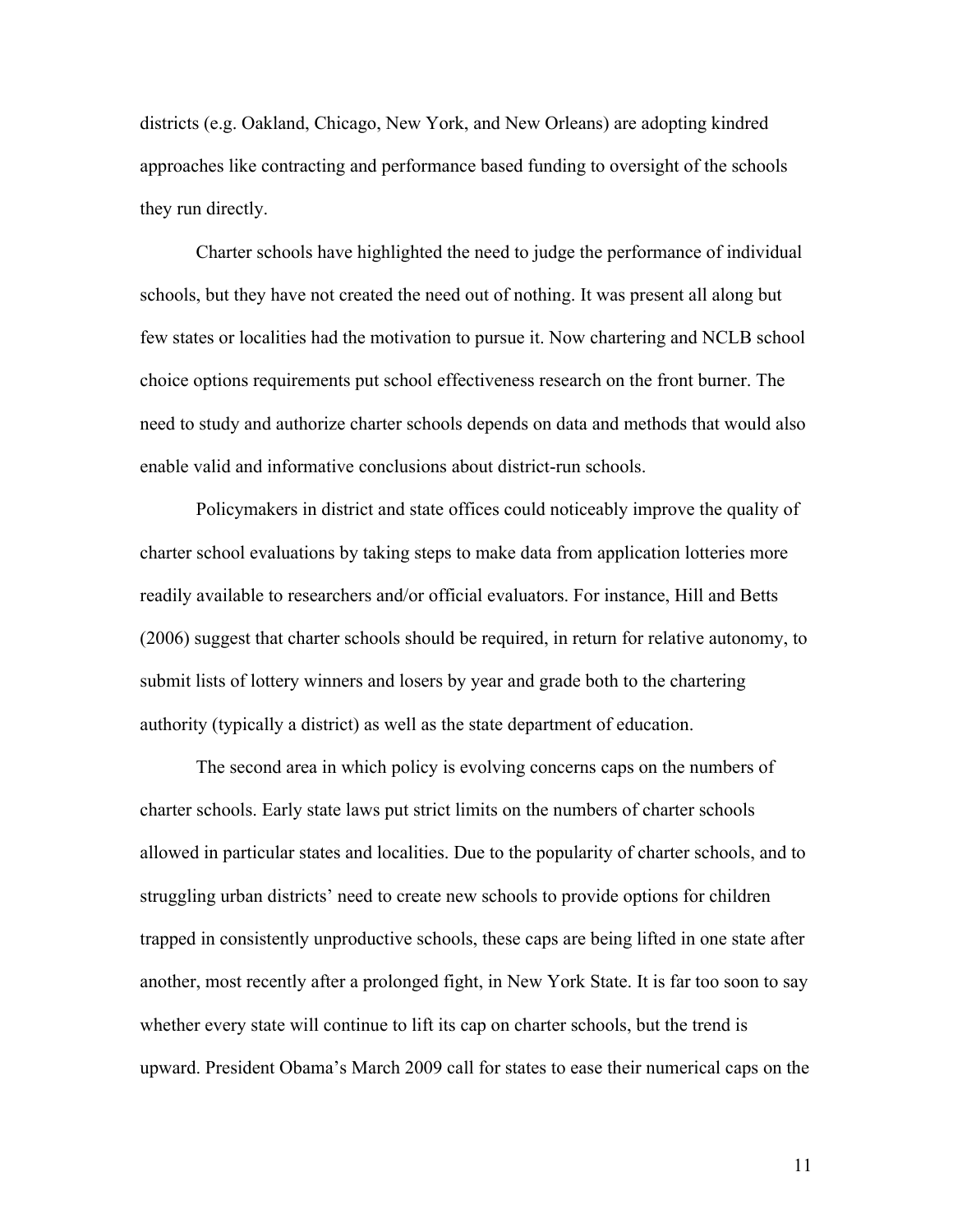number of charter schools will only strengthen this trend. The policy of numerical caps is likely to evolve along with performance oversight: if performance oversight becomes more rigorous and reliable, there will be less reason for arbitrary limits on charter school numbers.

A third area of charter policy that is changing rapidly involves regulations that affect the supply of new charter schools. Policy decisions in these areas could equally well choke off or accelerate growth of charter schools. Betts, Goldhaber and Rosenstock (2005) emphasize the idea that opening new charter schools will remain difficult until these schools have adequate access to the credit markets, to unused school district sites, or preferably both. The short period for which a school is granted its charter scares off financial institutions from making the loans that are typically required to obtain land and build a school on it. Alternatively, charter school operators need access to unused public schools so that they can be spared the costs of building from scratch.

There are a few hopeful signs on both fronts. As discussed by Betts in Chapter 5, new federal policy has made it possible for charter school sites to be developed through the New Markets Tax Credit. And in California, a new state law requires districts to rent unused district school sites to charter school operators for nominal fees. This law seeks to put charter schools on a more equal financial footing with traditional public schools, which do not have to bear the costs of building new facilities.

A fourth policy area that deserves close scrutiny by policy researchers and state policymakers is institutional factors that limit the mobility of teachers between regular public school schools and charter schools. For example, we know of several charter schools that have lost, or come close to losing, some of their most senior teachers when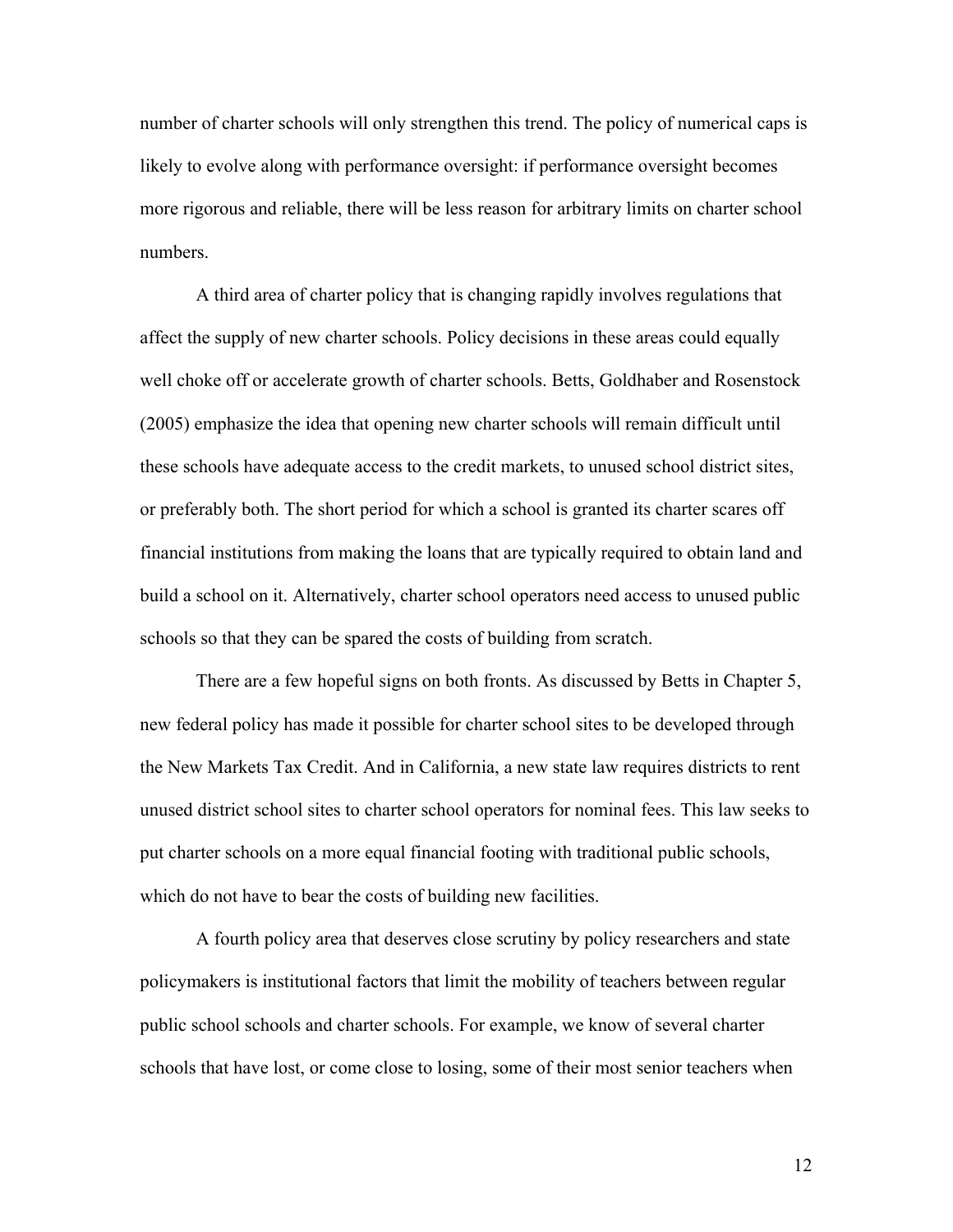the sponsoring district refused to allow teachers "on leave" from traditional public schools in the district to continue as a regular member of the state teacher's retirement system. In states and urban districts whose teachers and other employees get generous defined benefit pensions, the inability of charter school teachers to accrue service time in the state retirement system creates a powerful deterrent for senior teachers to remain at charter schools. As Dominic Brewer and June Ahn show in Chapter 8, there is a great deal to learn, both about charter school teachers today and about the future labor market response to charter schools' needs for teachers with particular values and skills. However, lack of good data from states and the federal government now inhibit research on teachers in charter schools.

# **On Restructuring Public Education**

Charters and charter-like arrangements are introducing the principle of performance contingency into our public education system. Competition with charters is forcing some districts to adopt features commonly associated with chartering, e.g. decentralization, greater site level control of resources, new niche schools, and family choice.<sup>3</sup> We also see unions (e.g. the United Federation of Teachers in New York City) using chartering as a way to try out innovations that are attractive to teachers.<sup>4</sup>

Will chartering set the new pattern for all of public education? It is too soon to say. But it is clear that it is a pattern that is broadly imitated, even by people who do not

<sup>&</sup>lt;sup>3</sup> See, for example, Campbell and DeArmond (2006).<br><sup>4</sup> See http://www.uft.org/chapter/charter/secondary/ downloaded April 17, 2009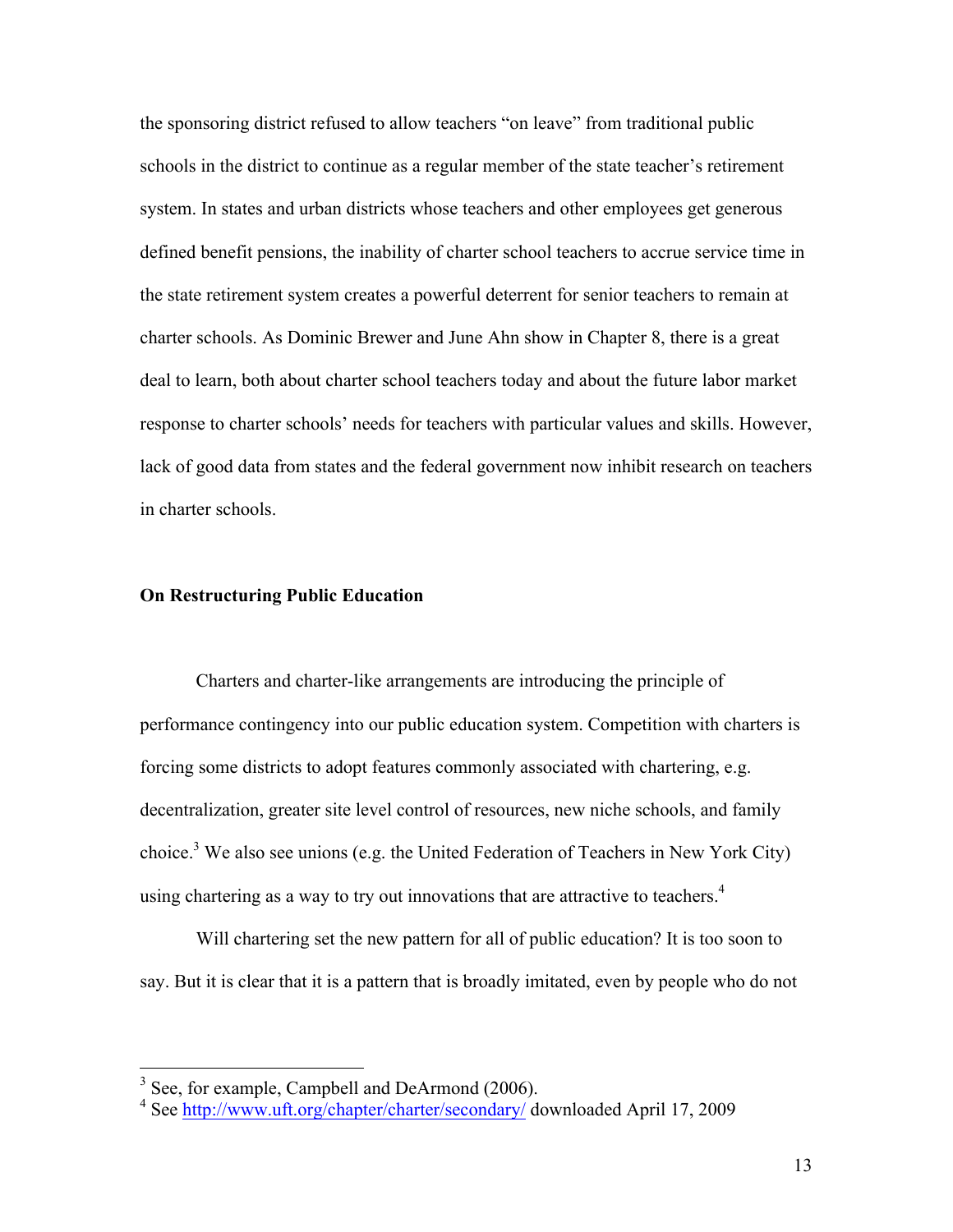like the title "charter." Charters already clearly have broad influence that transcends their still relatively small share of enrollment nationwide.

The value of charter schools as public policy might ultimately be measured very differently than by the performance of the first few hundred charter schools. Charter schools might usher in an era of continuous improvement, where districts as well as charter authorizers are continually eliminating their lowest performing schools and opening more promising ones, including schools based on instructional models that have proven productive elsewhere. Broadening the frame in this way might look like a rhetorical retreat for charter proponents, and it is; but it is also a retreat to much firmer ground.

The emerging agreement in the research community that we must evaluate charter schools using methods that follow the progress of individual students over time has the potential to lead to better evaluations not only of charter schools but of traditional public schools as well. Many of the compelling lessons we have learned in the research and policy communities about the dangers of naively comparing average achievement at charter schools and traditional public schools, and about the advantages of following individual student progress over time, could do much to further our understanding of which traditional public schools truly offer the best (and the worst) education.

# **CONCLUSION**

The future of the charter school idea, and charter schools' influence on the broader public education system, depend on the quality of evidence and research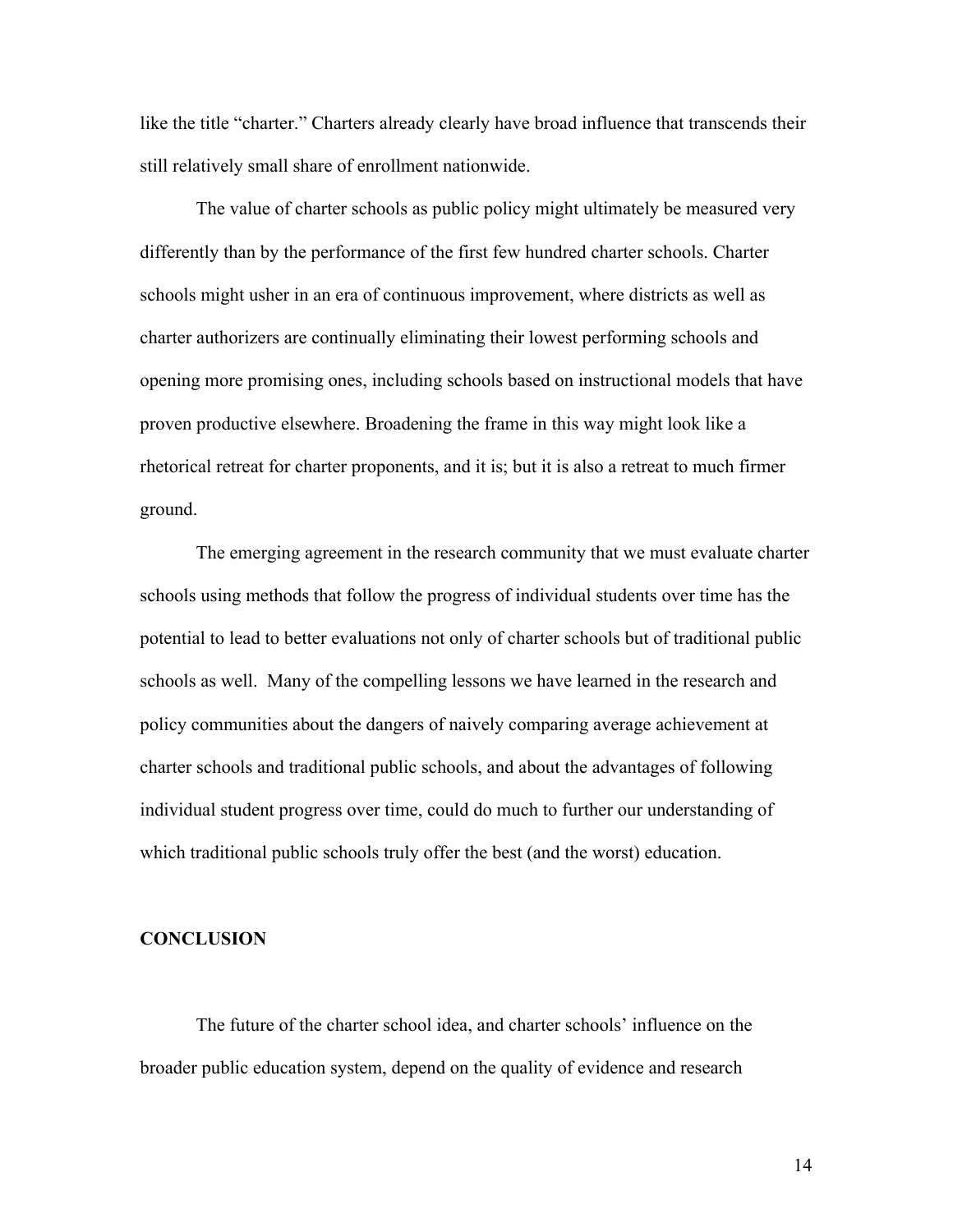available. This book has laid the groundwork for strong recommendations about how states, localities, philanthropies and researchers can improve the quality of evidence about charter schools. Similarly, the analysis in these pages provides hints about how the media can best assess and popularize the results of charter school research. Recommendations include:

To state legislatures and departments of education:

Assemble longitudinal student-linked data bases including test scores, teacher, and school information, including for charter students.

Clarify requirements for charter school lotteries so true randomly selected control groups can be identified for student outcome studies.

Require charter schools to submit lists of lotteries, and lists of students who won and who lost each lottery by grade and year, both to the chartering authority and the state.

Increase the ability to track students past high school graduation.

Commission evaluation as soon as charter school policy is enacted or amended, not post-hoc.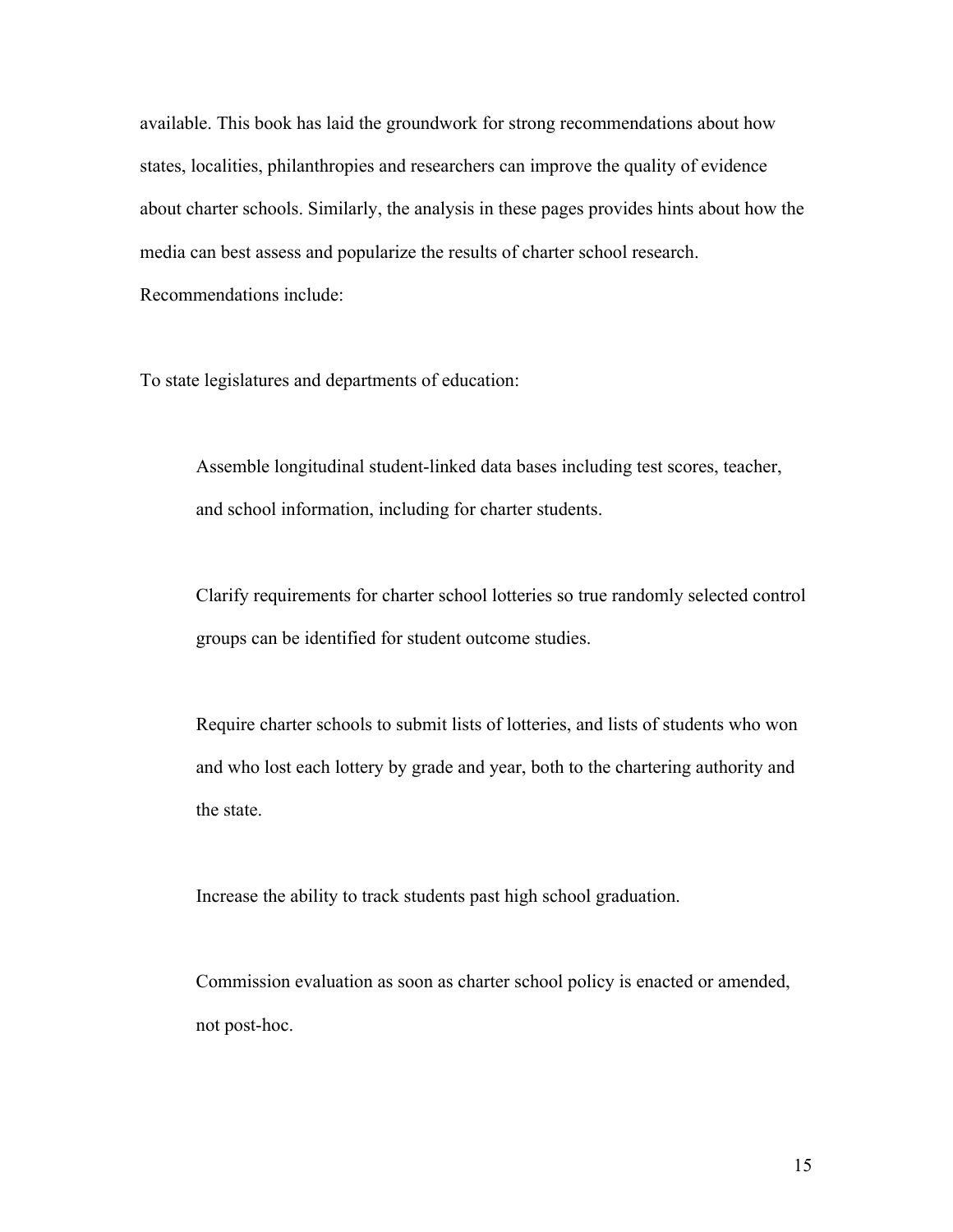Seek independent analysis by making rich data available to university and other independent researchers.

Require ambitious quasi-experimental and experimental research designs, not simple comparisons of means.

Focus RFPs (Requests for Proposals) on a few questions about performance, not a grab-bag of issues.

To local district and city leaders:

Conduct rich studies of charter schools including measures of organizational growth and stability. Alternatively, partner with local universities or think tanks to have an independent agent conduct these studies.

Take advantage of localities' own longitudinal data bases.

Use the same data and methods to evaluate charters and all other public schools.

Assess competitive effects of charter schools on existing public schools, and teacher supply.

To researchers: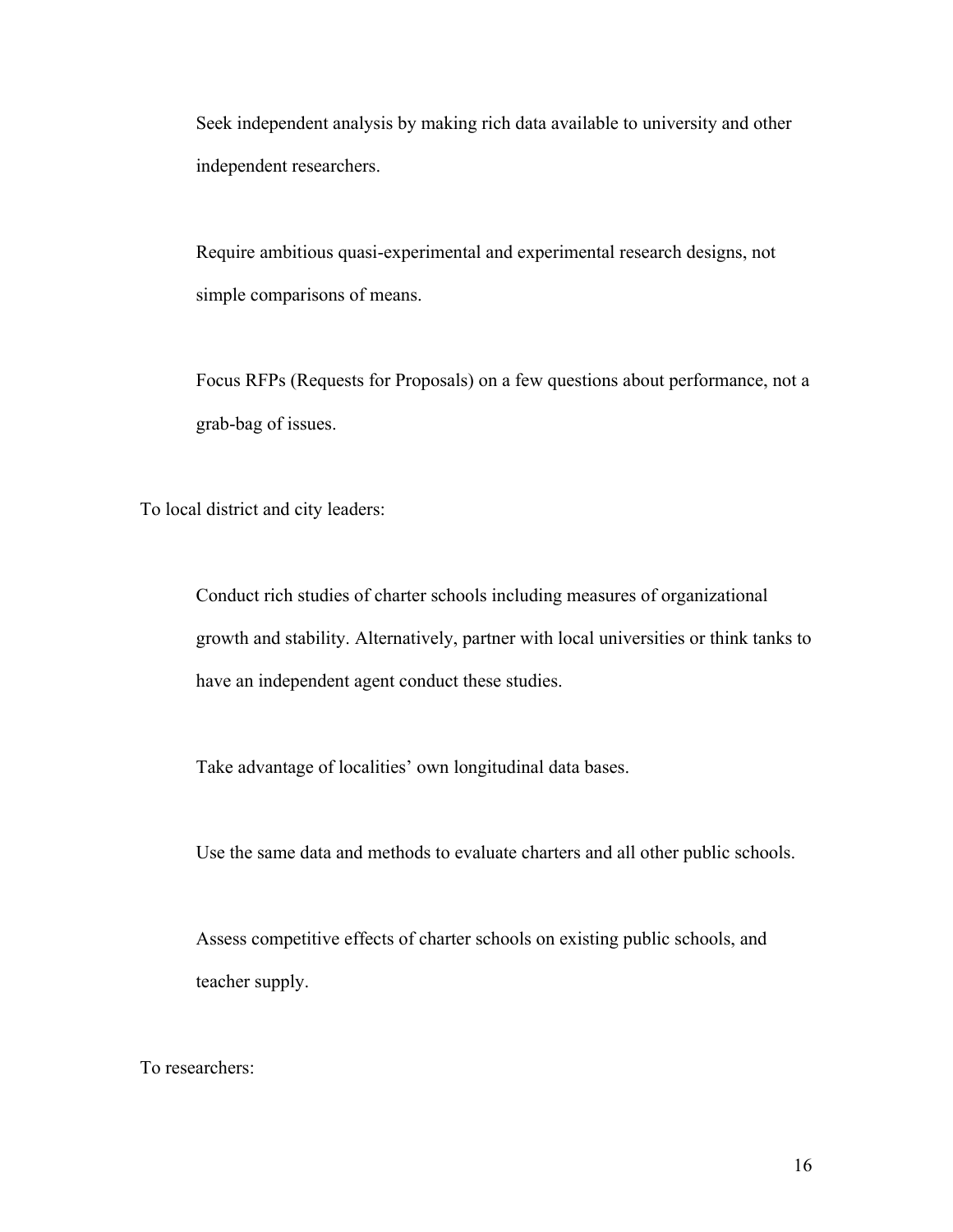Use the most sophisticated methods possible given data availability.

Avoid study designs that inherently produce ambiguous results.

Present the results of both randomized and student value-added analyses whenever possible.

Return to an earlier tradition of modest claims and appropriate caveats for research findings.

Emphasize research approaches that focus on factors that make charter schools different from traditional public schools and from each other. In particular, focus on teachers' backgrounds, given that standard measures of teachers' credentials, education and experience have been shown time and time again to have at best weak positive relationships with student learning. Thus, determine whether charter schools produce better teachers by tapping unusual pools of talent and innovative forms of professional development.

To philanthropies:

Demand quality evaluations and refuse funding for naïve designs.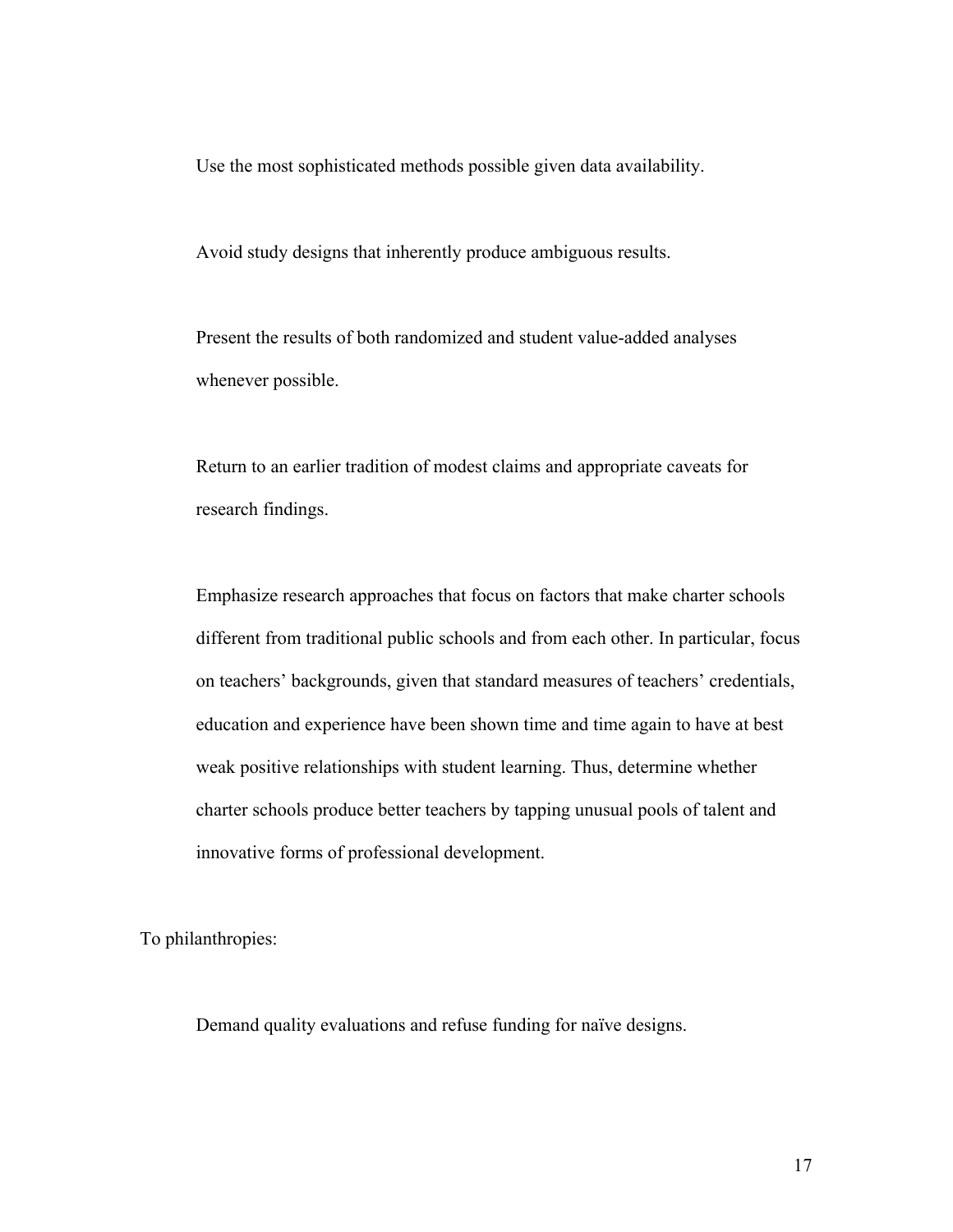Support new research on charter school maturation.

To journalists and other members of the media should:

Regularly report on studies of the effect of charter schools on academic achievement.

Consult with two or more outsider researchers to obtain evaluations of the research quality underlying a given report before writing a story on the report.

Avoid providing undue publicity to poorly designed studies, most notably those that study a student's achievement – or average performance at the school -- at a single point in time without taking into account the student's achievement in earlier grades.

Though the future of charter schools is by no means certain, their growth and persistence has refuted predictions that they would soon be absorbed into mainstream public education and leave few traces. It now looks, to the contrary, that charter schools might set a new pattern for public education, especially in big cities, leading to fundamental changes in the missions and functions of school districts. That said it is by no means certain that future charter schools will all be effective in preparing children for higher education, success at work, or citizenship. No approach to education our nation's children has been effective enough to earn a free pass; it is essential that civic leaders,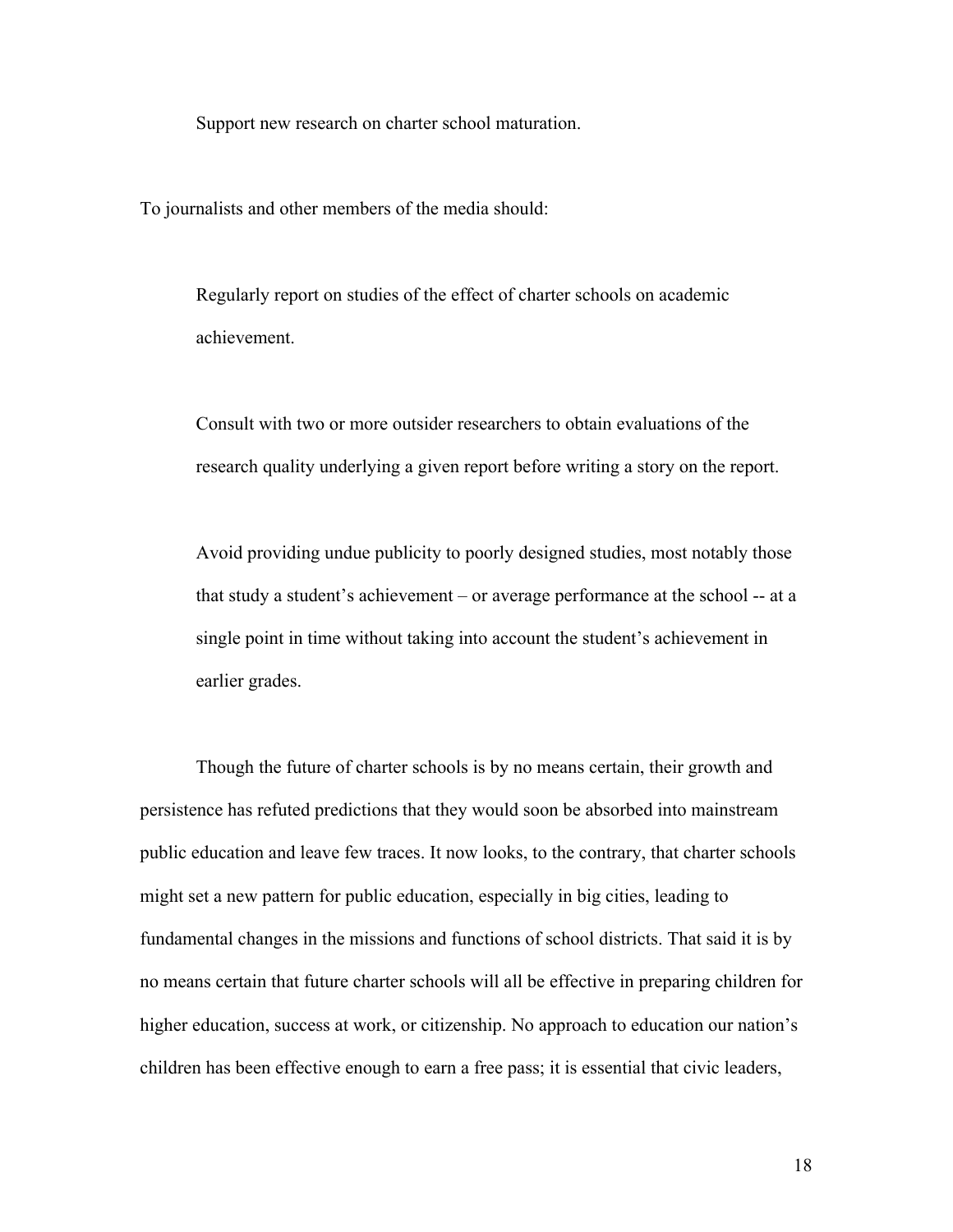elected officials, and scholars continue to measure, assess, and critique charter schools, and call attention to failures. There will always be a need for fair and perceptive assessment of charter school performance, and for improvements in methods of measurement and analysis. We hope this book, by summarizing then current state of the art, lays the groundwork for further progress.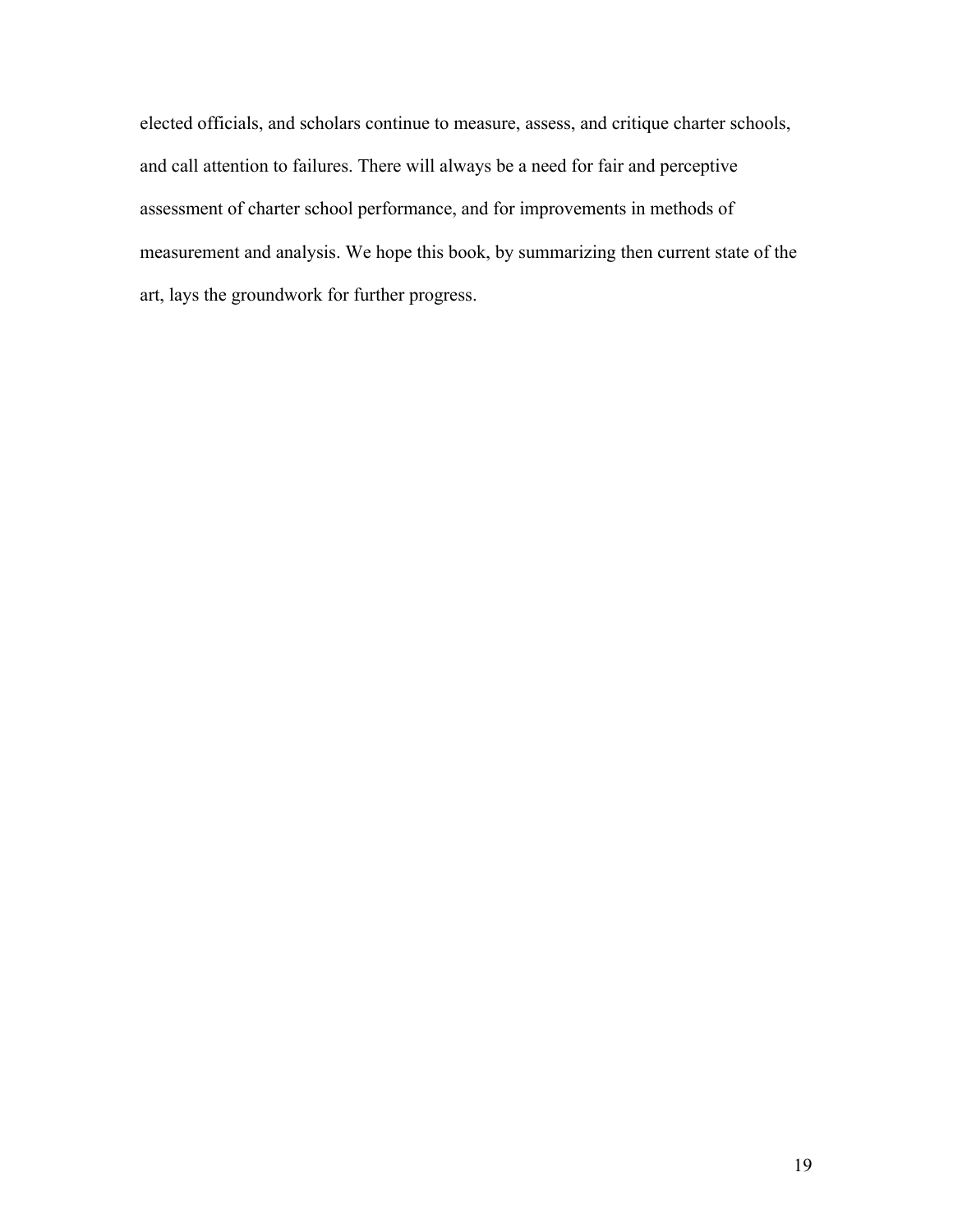### References

Ballou, Dale, Teasley, Bettie and Zeidner, Tim (2006). *Charter Schools in Idaho*, Manuscript prepared for Prepared for the National Conference on Charter School Research at Vanderbilt University on September 29, 2006.

Campbell, Christine and DeArmond, Michael (2006). *No Longer the Only Game in Town*, Seattle, WA: Center on Reinventing Public Education.

Hill, Paul T. and Julian Betts, (2006). "Improving State and Local Assessments of Charter School Performance" Chapter 4 in Lake, Robin J. and Hill, Paul T. (Eds.) *Hopes, Fears, & Reality: A Balanced Look at American Charter Schools in 2006*, The National Charter School Research Project, Center on Reinventing Public Education, Seattle, WA: University of Washington, pp 37-47.

Hill, Paul T. and Christensen, Jonathan, (2007). "Safety and Order in Charter and Traditional Public Schools," in Lake, Robin J. (Ed.) *Hopes Fears and Reality: A Balanced Look at Charter Schools in 2007*, Seattle, WA: Center on Reinventing Public Education, pp. 53-64.

Hill, Paul T and Lake, Robin J. (2009). *Performance Management in Portfolio School Districts*, Seattle, WA: Center on Reinventing Public Education.